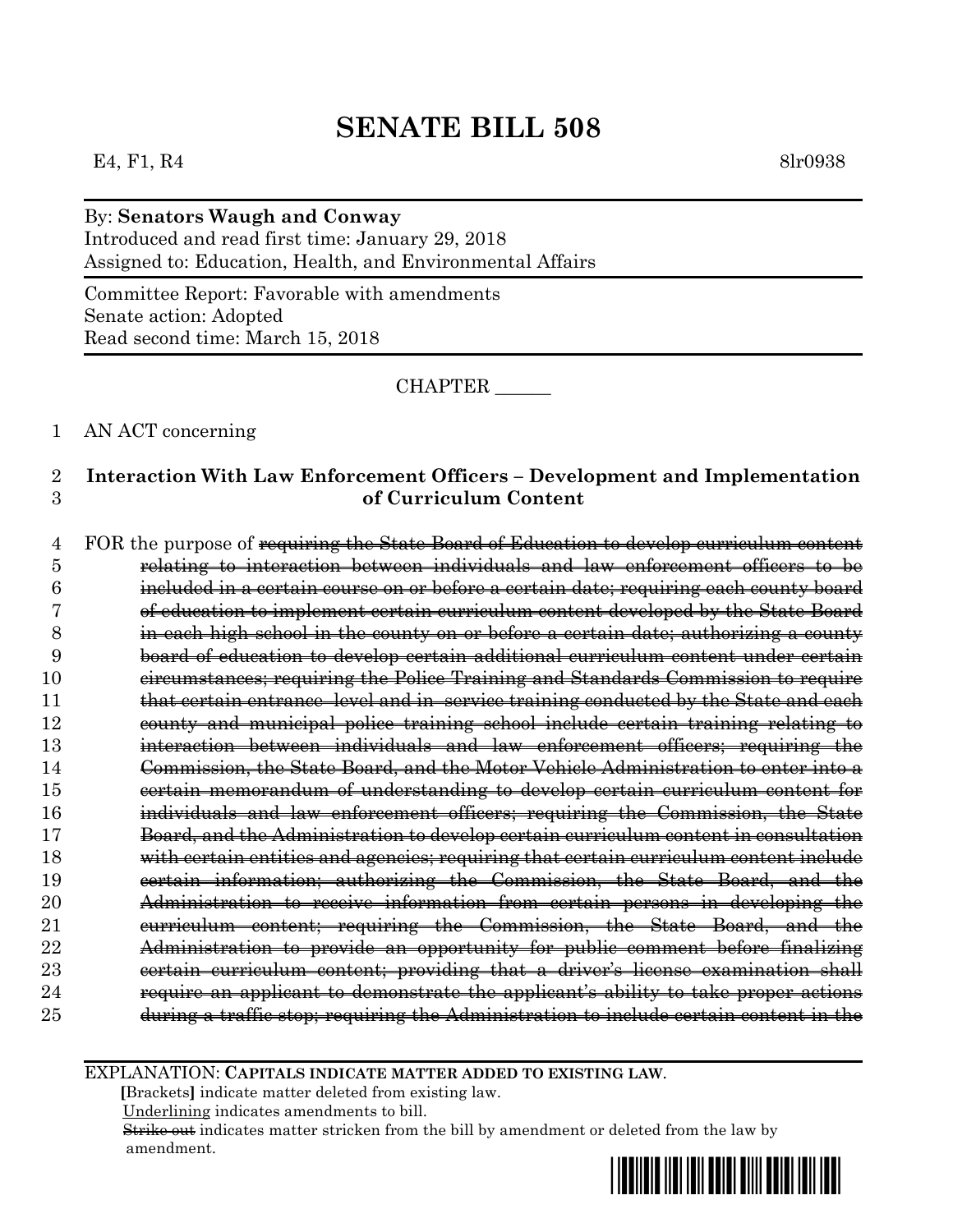| 1              | standardized driver education program curriculum developed by the Administration;      |
|----------------|----------------------------------------------------------------------------------------|
| $\overline{2}$ | defining certain terms; making conforming changes; and generally relating to the       |
| 3              | development and implementation of curriculum content pertaining to interaction         |
| 4              | with law enforcement officers requiring that a driver's license examination require    |
| 5              | an applicant to demonstrate the applicant's ability to take proper actions during a    |
| 6              | traffic stop; requiring the Motor Vehicle Administration to include certain content in |
|                | the standardized driver education program curriculum on the proper interaction         |
| 8              | between individuals and law enforcement officers during traffic stops; requiring the   |
| 9              | Administration to consult with certain entities to develop the curriculum; specifying  |
| 10             | certain required content of the curriculum; and generally relating to the development  |
| 11             | and implementation of curriculum content on proper interaction with law                |
| 12             | enforcement officers.                                                                  |
|                |                                                                                        |
| 13             | <b>BY</b> adding to                                                                    |
| 14             | Article – Education                                                                    |
| 15             | Section 7-205.4                                                                        |
| 16             | Annotated Code of Maryland                                                             |
| 17             | (2014 Replacement Volume and 2017 Supplement)                                          |
|                |                                                                                        |
| 18             | BY repealing and reenacting, with amendments,                                          |
| 19             | Article - Public Safety                                                                |
| 20             | Section $3-207(a)(23)$ and $(24)$                                                      |
| 21             | Annotated Code of Maryland                                                             |
| 22             | (2011 Replacement Volume and 2017 Supplement)                                          |
| $^{23}$        | BY adding to                                                                           |
| 24             | Article - Public Safety                                                                |
| 25             | Section $3-207(a)(25)$ and $3-219$                                                     |
| $26\,$         | Annotated Code of Maryland                                                             |
| $27\,$         | (2011 Replacement Volume and 2017 Supplement)                                          |
|                |                                                                                        |
| 28             | BY repealing and reenacting, without amendments,                                       |
| 29             | Article – Transportation                                                               |
| 30             | Section $16-110(a)$                                                                    |
| 31             | Annotated Code of Maryland                                                             |
| 32             | (2012 Replacement Volume and 2017 Supplement)                                          |
|                |                                                                                        |
| 33             | BY repealing and reenacting, with amendments,                                          |
| 34             | Article – Transportation                                                               |
| 35             | Section 16-110(c) and 16-505                                                           |
| 36             | Annotated Code of Maryland                                                             |
| 37             | (2012 Replacement Volume and 2017 Supplement)                                          |
|                |                                                                                        |
| 38             | SECTION 1. BE IT ENACTED BY THE GENERAL ASSEMBLY OF MARYLAND,                          |
| 39             | That the Laws of Maryland read as follows:                                             |

**Article – Education**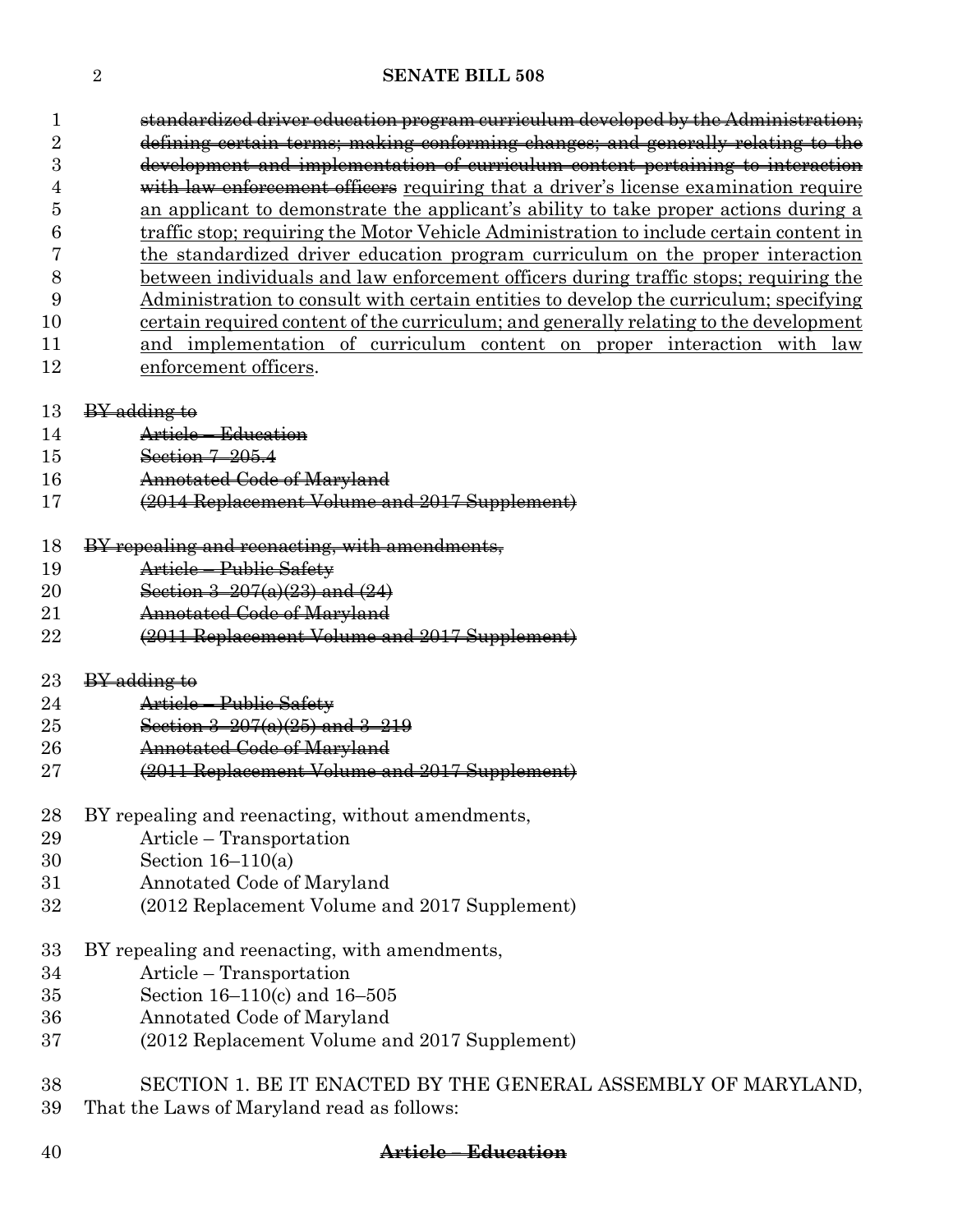**7–205.4.**

 **(A) (1) ON OR BEFORE SEPTEMBER 1, 2019, THE STATE BOARD SHALL DEVELOP CURRICULUM CONTENT, TO BE INCLUDED IN A COURSE REQUIRED FOR GRADUATION, RELATING TO THE PROPER INTERACTION BETWEEN INDIVIDUALS AND LAW ENFORCEMENT OFFICERS.**

 **(2) THE CURRICULUM CONTENT DEVELOPED UNDER PARAGRAPH (1) OF THIS SUBSECTION SHALL INCLUDE INFORMATION, CONSISTENT WITH THE CURRICULUM DEVELOPED UNDER § 3–219 OF THE PUBLIC SAFETY ARTICLE, REGARDING:**

 **(I) THE DUTIES, RESPONSIBILITIES, AND ROLES OF LAW ENFORCEMENT OFFICERS;**

 **(II) THE RIGHTS OF INDIVIDUALS WHEN INTERACTING WITH LAW ENFORCEMENT OFFICERS;**

 **(III) THE PROPER BEHAVIOR FOR INDIVIDUALS AND LAW ENFORCEMENT OFFICERS DURING INTERACTIONS BETWEEN INDIVIDUALS AND LAW ENFORCEMENT OFFICERS;**

 **(IV) LAWS PERTAINING TO THE QUESTIONING AND DETENTION OF INDIVIDUALS BY LAW ENFORCEMENT OFFICERS, INCLUDING INFORMATION ABOUT:**

 **1. WHEN AN INDIVIDUAL MAY BE REQUIRED TO DISPLAY PROOF OF THE INDIVIDUAL'S IDENTITY TO A LAW ENFORCEMENT OFFICER; AND**

 **2. POTENTIAL CONSEQUENCES FOR AN INDIVIDUAL OR A LAW ENFORCEMENT OFFICER WHO FAILS TO COMPLY WITH LAWS PERTAINING TO QUESTIONING AND DETENTION; AND**

 **(V) THE PROCESS AND PROCEDURE FOR FILING A COMPLAINT AGAINST OR A COMPLIMENT ABOUT A LAW ENFORCEMENT OFFICER.**

 **(B) ON OR BEFORE SEPTEMBER 1, 2020, EACH COUNTY BOARD SHALL IMPLEMENT THE CURRICULUM CONTENT DEVELOPED BY THE STATE BOARD UNDER SUBSECTION (A) OF THIS SECTION IN EACH HIGH SCHOOL IN THE COUNTY.**

 **(C) IN ADDITION TO THE CURRICULUM CONTENT IMPLEMENTED UNDER SUBSECTION (B) OF THIS SECTION, A COUNTY BOARD MAY DEVELOP SUPPLEMENTAL CURRICULUM CONTENT THAT:**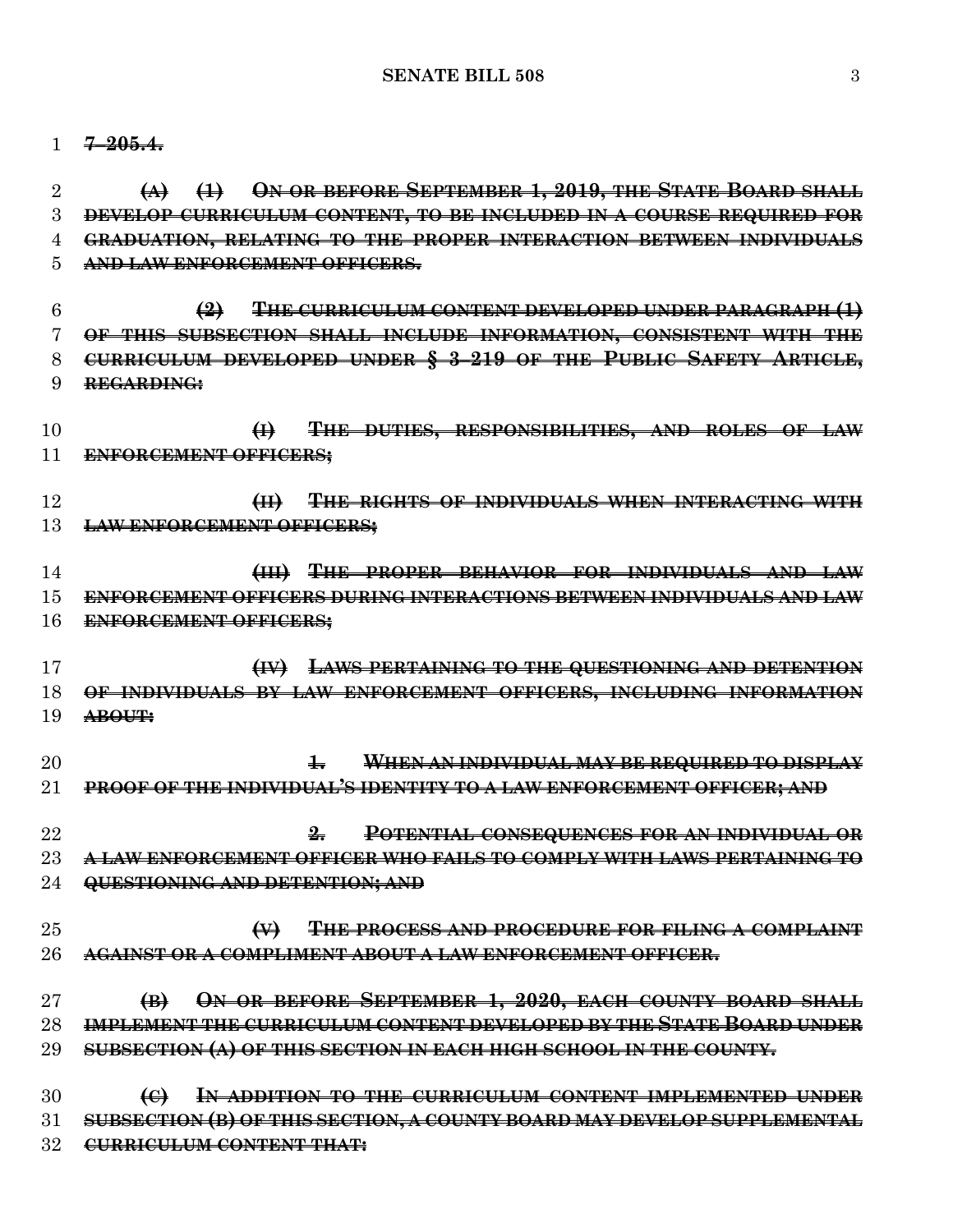| 1              | $\bigoplus$<br>IS RELEVANT TO THE COUNTY IN WHICH THE CURRICULUM                                                                           |
|----------------|--------------------------------------------------------------------------------------------------------------------------------------------|
| $\overline{2}$ | CONTENT IS BEING TAUGHT; AND                                                                                                               |
|                |                                                                                                                                            |
| 3              | HAS BEEN DEVELOPED IN CONSULTATION WITH A LAW<br>$\bigoplus$                                                                               |
| 4              | ENFORCEMENT AGENCY LOCATED IN THE COUNTY WHERE THE CURRICULUM                                                                              |
| 5              | CONTENT IS BEING TAUGHT.                                                                                                                   |
|                |                                                                                                                                            |
| 6              | Article - Public Safety                                                                                                                    |
|                | $3 - 207$                                                                                                                                  |
|                |                                                                                                                                            |
| 8              | The Commission has the following powers and duties:<br>$\left(\bigoplus\right)$                                                            |
|                |                                                                                                                                            |
| 9              | $(23)$ to perform any other act, including adopting regulations, that is                                                                   |
| 10             | necessary or appropriate to carry out the powers and duties of the Commission under this                                                   |
| 11             | subtitle: fandl                                                                                                                            |
|                |                                                                                                                                            |
| 12             | $(24)$ to consult and cooperate with commanders of SWAT teams to develop                                                                   |
| 13             | standards for training and deployment of SWAT teams and of law enforcement officers who                                                    |
| 14             | are not members of a SWAT team who conduct no-knock warrant service in the State based                                                     |
| 15             | on best practices in the State and nationwide; AND                                                                                         |
| 16             |                                                                                                                                            |
| 17             | (25) TO REQUIRE FOR ENTRANCE-LEVEL POLICE TRAINING, AND AT<br><b>LEAST EVERY 2 VEARS FOR IN-SERVICE LEVEL POLICE TRAINING CONDUCTED BY</b> |
|                |                                                                                                                                            |
| 18             | THE STATE AND EACH COUNTY AND MUNICIPAL POLICE TRAINING SCHOOL, THAT                                                                       |
| 19             | THE CURRICULUM AND MINIMUM COURSES OF STUDY INCLUDE, CONSISTENT WITH                                                                       |
| $20\,$         | § 3-219 OF THIS SUBTITLE, TRAINING IN:                                                                                                     |
| 21             | <b>THE RIGHTS OF INDIVIDUALS WHEN INTERACTING WITH</b>                                                                                     |
|                | $\bigoplus$                                                                                                                                |
|                | <del>LAW ENFORCEMENT OFFICERS;</del>                                                                                                       |
| $23\,$         | THE PROPER BEHAVIOR FOR INDIVIDUALS AND LAW<br>H                                                                                           |
| 24             | ENFORCEMENT OFFICERS DURING INTERACTIONS BETWEEN INDIVIDUALS AND LAW                                                                       |
| $25\,$         | ENFORCEMENT OFFICERS;                                                                                                                      |
|                |                                                                                                                                            |
| $26\,$         | <b>LAWS PERTAINING TO THE QUESTIONING AND DETENTION</b><br>H                                                                               |
| $27\,$         | OFFICERS, INCLUDING INFORMATION<br>OF INDIVIDUALS BY LAW ENFORCEMENT                                                                       |
| $^{28}$        | ABOUT:                                                                                                                                     |
|                |                                                                                                                                            |
| 29             | ┺<br>WHEN AN INDIVIDUAL MAY BE REQUIRED TO DISPLAY                                                                                         |
| 30             | PROOF OF THE INDIVIDUAL'S IDENTITY TO A LAW ENFORCEMENT OFFICER; AND                                                                       |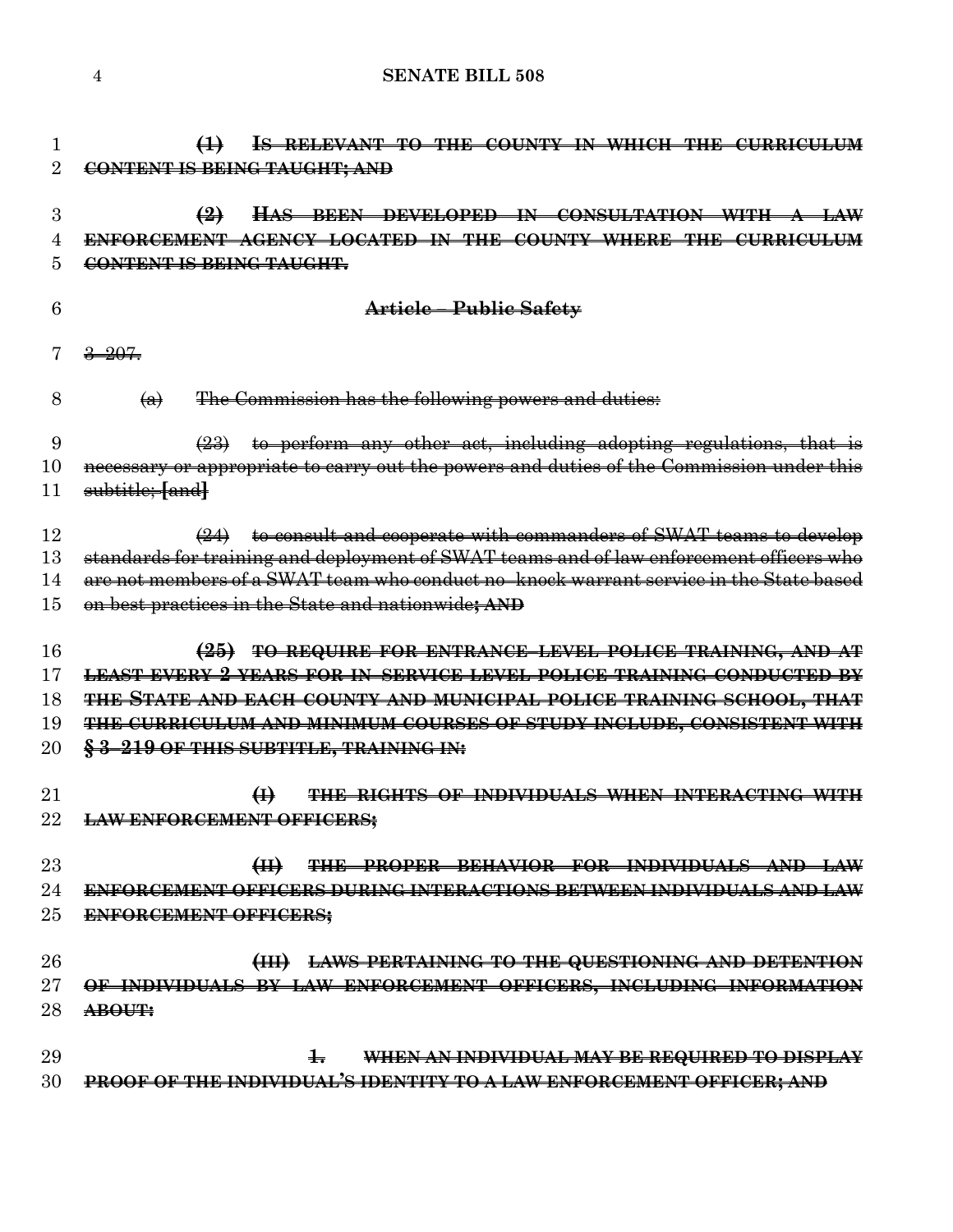#### **SENATE BILL 508** 5

 **2. POTENTIAL CONSEQUENCES FOR AN INDIVIDUAL OR A LAW ENFORCEMENT OFFICER WHO FAILS TO COMPLY WITH LAWS PERTAINING TO QUESTIONING AND DETENTION; AND (IV) THE PROCESS AND PROCEDURE FOR FILING A COMPLAINT AGAINST OR A COMPLIMENT ABOUT A LAW ENFORCEMENT OFFICER**. **3–219. (A) (1) IN THIS SECTION THE FOLLOWING WORDS HAVE THE MEANINGS INDICATED. (2) "ADMINISTRATION" MEANS THE MOTOR VEHICLE ADMINISTRATION. (3) "STATE BOARD" MEANS THE STATE BOARD OF EDUCATION. (B) (1) THE COMMISSION, THE STATE BOARD, AND THE ADMINISTRATION SHALL ENTER INTO A MEMORANDUM OF UNDERSTANDING TO DEVELOP CURRICULUM CONTENT FOR INDIVIDUALS AND LAW ENFORCEMENT OFFICERS PERTAINING TO THE PROPER INTERACTION BETWEEN INDIVIDUALS AND LAW ENFORCEMENT OFFICERS DURING TRAFFIC STOPS AND OTHER IN–PERSON ENCOUNTERS. (2) THE COMMISSION, THE STATE BOARD, AND THE ADMINISTRATION SHALL DEVELOP THE CURRICULUM CONTENT IN CONSULTATION WITH: (I) THE MARYLAND COMMISSION ON CIVIL RIGHTS; (II) THE OFFICE OF THE PUBLIC DEFENDER; (III) THE MARYLAND STATE'S ATTORNEYS' ASSOCIATION; AND (IV) THE AMERICAN CIVIL LIBERTIES UNION. (3) THE CURRICULUM CONTENT DEVELOPED UNDER THIS SECTION SHALL INCLUDE INFORMATION REGARDING: (I) THE DUTIES, RESPONSIBILITIES, AND ROLES OF LAW ENFORCEMENT OFFICERS; (II) THE RIGHTS OF INDIVIDUALS WHEN INTERACTING WITH LAW ENFORCEMENT OFFICERS;**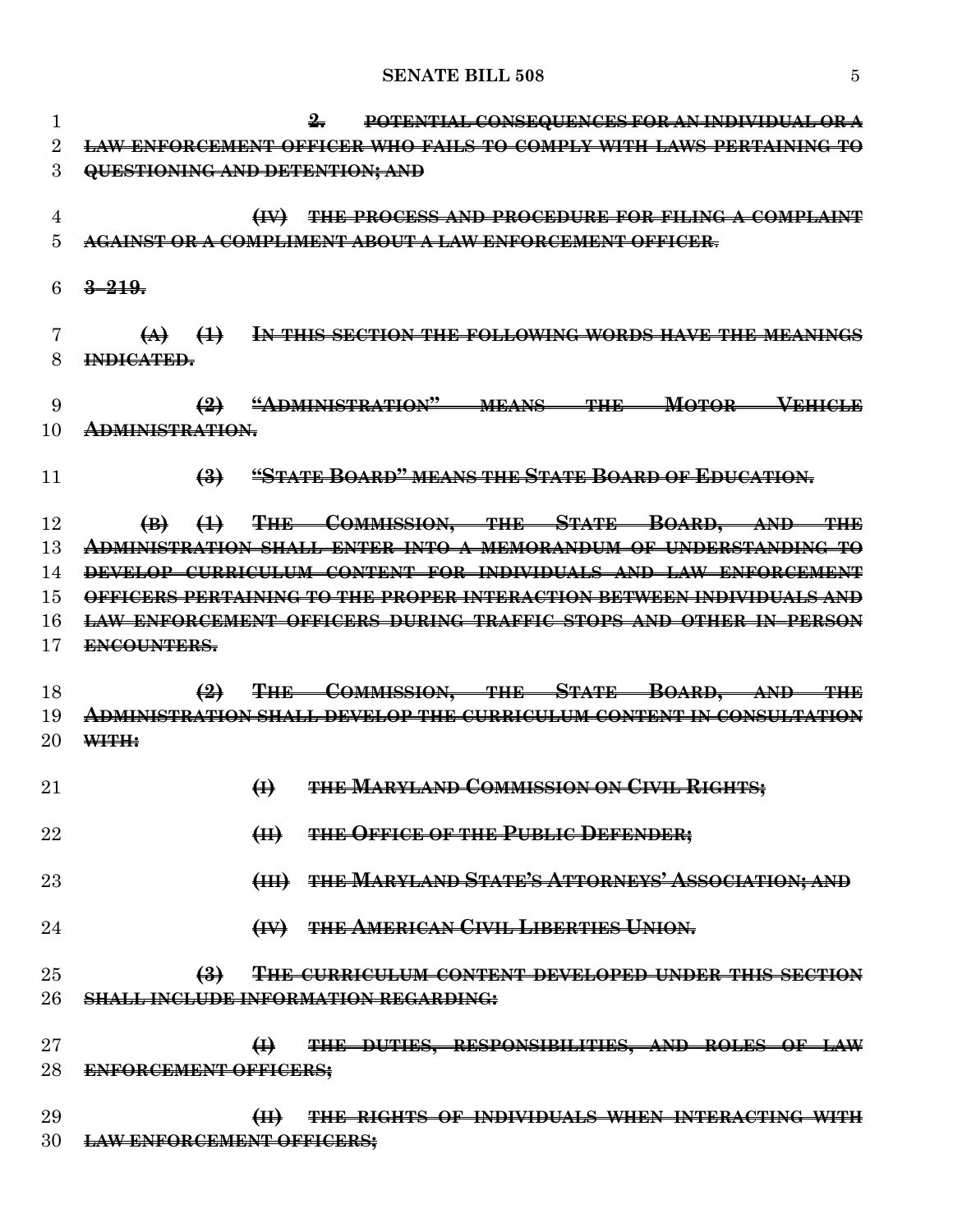| 1<br>$\overline{2}$<br>3 | <b>THE PROPER BEHAVIOR FOR INDIVIDUALS AND</b><br>ENFORCEMENT OFFICERS DURING INTERACTIONS BETWEEN INDIVIDUALS AND LAW<br><b>ENFORCEMENT OFFICERS:</b>                                                   |
|--------------------------|----------------------------------------------------------------------------------------------------------------------------------------------------------------------------------------------------------|
| $\overline{4}$<br>5<br>6 | (IV) LAWS PERTAINING TO THE QUESTIONING AND DETENTION<br>OF INDIVIDUALS BY LAW ENFORCEMENT OFFICERS, INCLUDING INFORMATION<br>ABOUT:                                                                     |
| 7<br>8                   | $\pm$<br>WHEN AN INDIVIDUAL MAY BE REQUIRED TO DISPLAY<br>PROOF OF THE INDIVIDUAL'S IDENTITY TO A LAW ENFORCEMENT OFFICER; AND                                                                           |
| 9<br>10<br>11            | $\frac{9}{2}$<br>POTENTIAL CONSEQUENCES FOR AN INDIVIDUAL OR A<br>LAW ENFORCEMENT OFFICER WHO FAILS TO COMPLY WITH LAWS PERTAINING TO<br>QUESTIONING AND DETENTION; AND                                  |
| 12<br>13                 | <b>THE PROCESS AND PROCEDURE FOR FILING A COMPLAINT</b><br>$\leftrightarrow$<br>AGAINST OR A COMPLIMENT ABOUT A LAW ENFORCEMENT OFFICER.                                                                 |
| 14<br>15<br>16           | THE COMMISSION, STATE BOARD, AND ADMINISTRATION<br>$\left(4\right)$ $\left(4\right)$<br>MAY RECEIVE INFORMATION FROM ANY INTERESTED PARTY IN DEVELOPING<br><b>CURRICULUM CONTENT UNDER THIS SECTION.</b> |
| 17<br>18<br>19           | BEFORE FINALIZING CURRICULUM CONTENT DEVELOPED<br>H<br>UNDER THIS SECTION, THE COMMISSION, STATE BOARD, AND ADMINISTRATION<br><b>SHALL PROVIDE AN OPPORTUNITY FOR PUBLIC COMMENT.</b>                    |
| 20                       | <b>Article - Transportation</b>                                                                                                                                                                          |
|                          |                                                                                                                                                                                                          |
| 21                       | $16 - 110$ .                                                                                                                                                                                             |
| 22                       | The Administration shall:<br>(a)                                                                                                                                                                         |
| 23<br>24                 | Establish qualifications for the safe operation of the various classes,<br>(1)<br>types, sizes, or combinations of vehicles; and                                                                         |
| 25<br>26                 | Examine each applicant to determine the applicant's qualifications for<br>(2)<br>the license class applied for.                                                                                          |
| 27                       | The examination shall include:<br>$\left( \mathrm{c}\right)$                                                                                                                                             |
| 28                       | A test of the applicant's:<br>(1)                                                                                                                                                                        |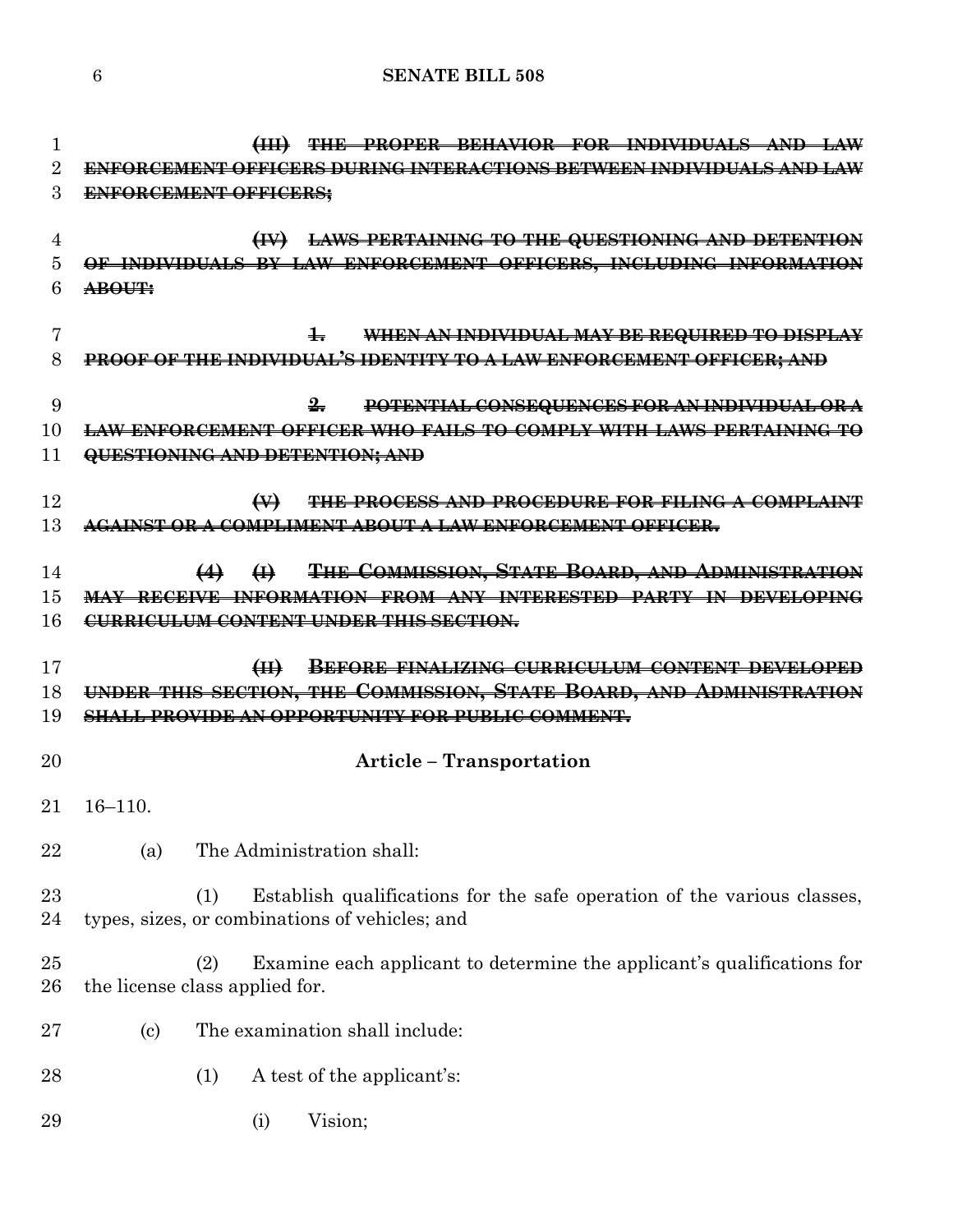#### **SENATE BILL 508** 7

(ii) Ability to read and understand highway signs regulating,

warning, and directing traffic; and

 (iii) Knowledge of the traffic laws of this State and safe driving practices; (2) A demonstration of the applicant's ability to **[**exercise**]: (I) EXERCISE** reasonable control in driving a motor vehicle; and **(II) TAKE PROPER ACTIONS DURING A TRAFFIC STOP; AND** (3) Any other additional physical or mental examination that the Administration considers necessary to determine an applicant's fitness to drive a motor vehicle safely. 16–505. (a) The Administration shall, in consultation with the State Department of Education, adopt and enforce regulations not inconsistent with this subtitle to implement a standardized driver education program conducted by driver education schools under its jurisdiction. (b) Regulations adopted under this section shall be administered by the Administration and shall include: (1) Curriculum, equipment, and facility standards for classroom, laboratory, and on–road instruction phases; (2) Minimum student performance standards for an approved driver education program based upon the standardized curriculum approved by the Administration, consisting of at least 30 hours of classroom instruction and at least 6 hours of highway driving instruction; (3) Standards for the certification of schools and instructors; (4) A system to evaluate the effectiveness of the driver education program; (5) Standards governing the required offering of the driver education program, based on the capacity, enrollment, staff, and facilities of the schools; and (6) Standards for the eligibility of individuals to enroll in the program. **(C) (1) THE CURRICULUM ADOPTED UNDER SUBSECTION (B) OF THIS SECTION SHALL INCLUDE, CONSISTENT WITH § 3–219 OF THE PUBLIC SAFETY**